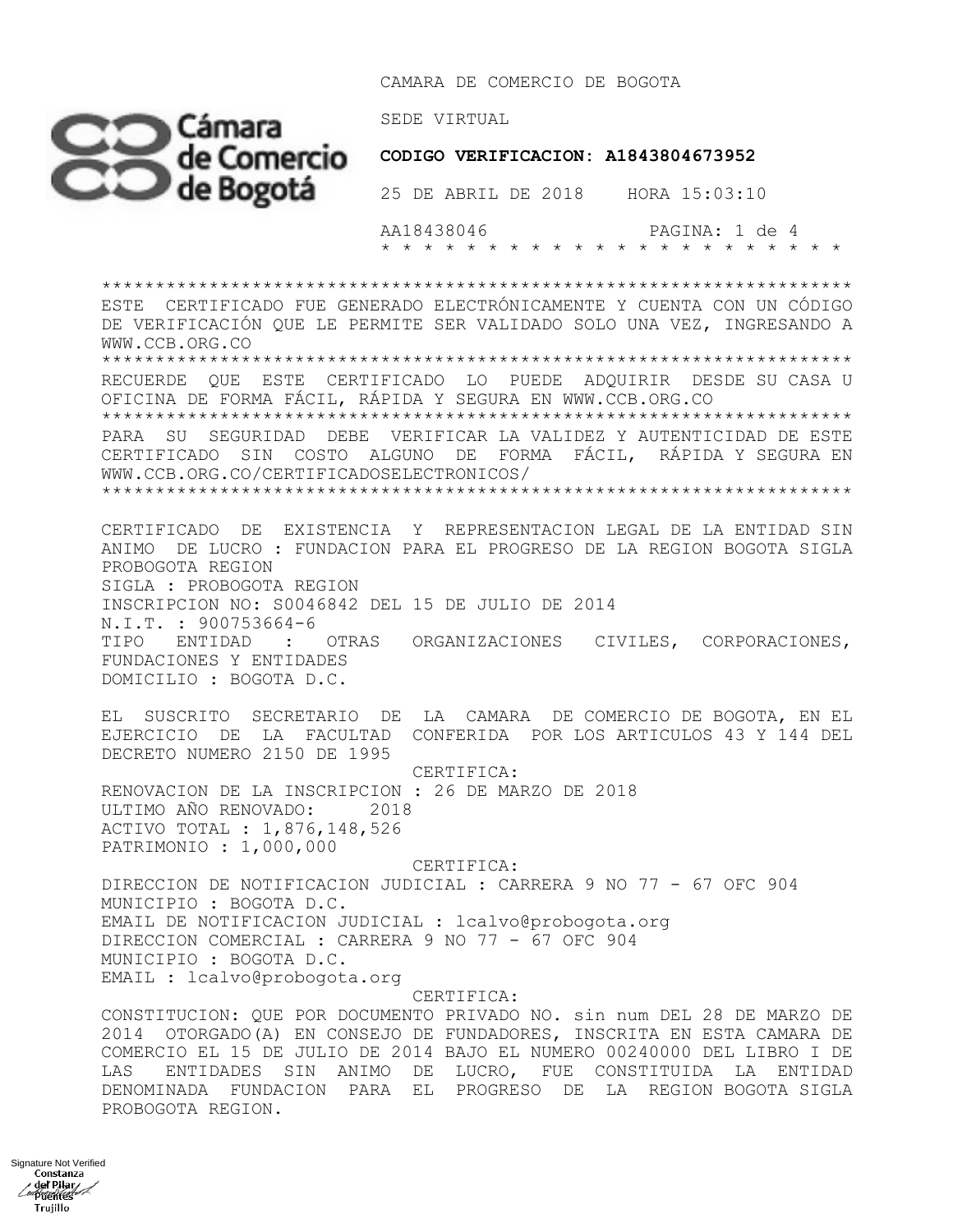CERTIFICA:

QUE POR DOCUMENTO ACLARATORIO DEL 26 DE JUNIO DE 2014, INSCRITO EL 15 DE JULIO DE 2014, BAJO EL NO. 00240000 DEL LIBRO I SE ACLARO DOCUMENTO DE LA CONSTITUCION.

CERTIFICA:

ENTIDAD QUE EJERCE LA FUNCION DE INSPECCION, VIGILANCIA Y CONTROL: ALCALDIA MAYOR DE BOGOTA

CERTIFICA:

REFORMAS:

DOCUMENTO NO. FECHA ORIGEN **EXAMPLE ORIGEN** FECHA NO.INSC.

1 2014/08/25 CONSEJO DE FUNDADORES 2014/09/08 00241758 3 2015/03/19 CONSEJO DE FUNDADORES 2015/07/28 00252423 6 2016/05/19 CONSEJO DE FUNDADORES 2016/12/09 00269469 CERTIFICA:

VIGENCIA: QUE EL TERMINO DE DURACION DE LA SOCIEDAD ES INDEFINIDO CERTIFICA:

OBJETO SOCIAL: FINES DE LA FUNDACIÓN Y OBJETIVO SOCIAL: EL OBJETO DE LA FUNDACIÓN SERÁ IMPULSAR, PROPONER, DESARROLLAR Y EJECUTAR PROGRAMAS DE DESARROLLO SOCIAL PARA LA REGIÓN DE BOGOTÁ, QUE DEN ACCESO A LA COMUNIDAD, A TRAVÉS DEL DISEÑO Y DESARROLLO DE PLANES DE ACCIÓN EN ÁREAS ESPECÍFICAS DE LA REGIÓN DE BOGOTÁ TALES COMO; LA MOVILIDAD, LA EDUCACIÓN, LA SEGURIDAD, EL PLANEAMIENTO URBANO Y LA GENERACIÓN DE EMPLEO, ENTRE OTRAS. ASÍ COMO OTRO TIPO DE PROGRAMAS DE DESARROLLO PARA LA LA REGIÓN DE BOGOTÁ. LOS FINES DE LA FUNDACIÓN PERSIGUEN EL INTERÉS GENERAL DE LA POBLACIÓN QUE HABITA LA CIUDAD DE BOGOTÁ, ASÍ COMO EN LAS POBLACIONES ALEDAÑAS A ÉSTA, Y SE ENFOCA EN LA CONSTRUCCIÓN COLECTIVA DE UNA PROPUESTA DE CIUDAD QUE GENERE SENTIDO DE PERTENENCIA Y BUSQUE EL CRECIMIENTO, DESARROLLO Y MEJORAMIENTO DE LA REGIÓN DE BOGOTÁ EN TODOS SUS ASPECTOS. LA FUNDACIÓN ESTÁ PROMOVIDA, LIDERADA Y FINANCIADA POR UN GRUPO DE EMPRESAS DE CARÁCTER PRIVADO, INTERESADAS EN EL FUTURO DE LA REGIÓN CAPITAL, CON UN ALTO SENTIDO DE RESPONSABILIDAD SOCIAL CON EL PAÍS Y LA SOCIEDAD, TENDRÁ COMO EJES ESTRATÉGICOS PRINCIPALES LA CALIDAD DE VIDA, EL DESARROLLO URBANO SOSTENIBLE Y EL DESARROLLO ECONÓMICO DE LA REGIÓN DE BOGOTÁ, DONDE DEBERÁ RECAER EL MAYOR IMPACTO. PARAGRAFO: OBJETIVOS ESPECIFICOS: EN DESARROLLO DE SU OBJETO, LA FUNDACIÓN TRABAJARÁ POR EL LOGRO DE LOS SIGUIENTES OBJETIVOS: FUNDACIÓN TRABAJARÁ POR EL LOGRO DE LOS SIGUIENTES OBJETIVOS: EL DESARROLLO DEL PLAN DE TRABAJO PARA LA REGIÓN DE BOGOTÁ. B. ADEMÁS LIDERARÁ PROYECTOS, PROGRAMAS Y PROCESOS QUE BUSCARÁN TENER GRAN IMPACTO EN EL CORTO, MEDIANO Y LARGO PLAZO EN LOS ASUNTOS RELACIONADOS CON EL DESARROLLO ECONÓMICO, EL FORTALECIMIENTO INSTITUCIONAL, EL DESARROLLO SOCIAL Y SOSTENIBLE. C. APOYARÁ Y PARTICIPARÁ EN PROYECTOS QUE CONSTITUYAN UN MODELO DE DESARROLLO INTEGRAL DE LA REGIÓN DE BOGOTÁ. D. DISEÑARA, ARTICULARÁ E IMPULSARÁ ESTRATEGIAS, QUE EN EL CORTO, MEDIANO Y LARGO PLAZO PERMITAN LOGRAR MEJORAS SIGNIFICATIVAS EN EL NIVEL DE COMPETITIVIDAD DE LA REGIÓN DE BOGOTÁ Y QUE PERMITAN SU MEJOR ARTICULACIÓN CON EL RESTO DEL PAÍS. E. ASIMISMO LA FUNDACIÓN PRESTARÁ ASESORÍA AL GOBIERNO NACIONAL O A LAS AUTORIDADES DE CUALQUIER NIVEL TERRITORIAL EN LA TOMA DE DECISIONES Y MEDIDAS DE IMPACTO EN LA COMPETITIVIDAD O EL DESARROLLO DE LA REGIÓN DE BOGOTÁ. EN GENERAL, LA FUNDACIÓN PROMOVERÁ, PARTICIPARÁ Y CREARÁ TODO TIPO DE PLANES Y PROYECTOS ECONÓMICOS, CULTURALES, SOCIALES QUE TENGAN COMO OBJETIVO EL CRECIMIENTO Y MEJORAMIENTO DE LAS CONDICIONES DE LA REGIÓN DE BOGOTÁ. PARA EL CUMPLIMIENTO DE SU OBJETO PRINCIPAL, LA FUNDACIÓN PODRÁ ADELANTAR LOS SIGUIENTES ACTOS O CONTRATOS, SIEMPRE QUE SEAN AFINES AL OBJETO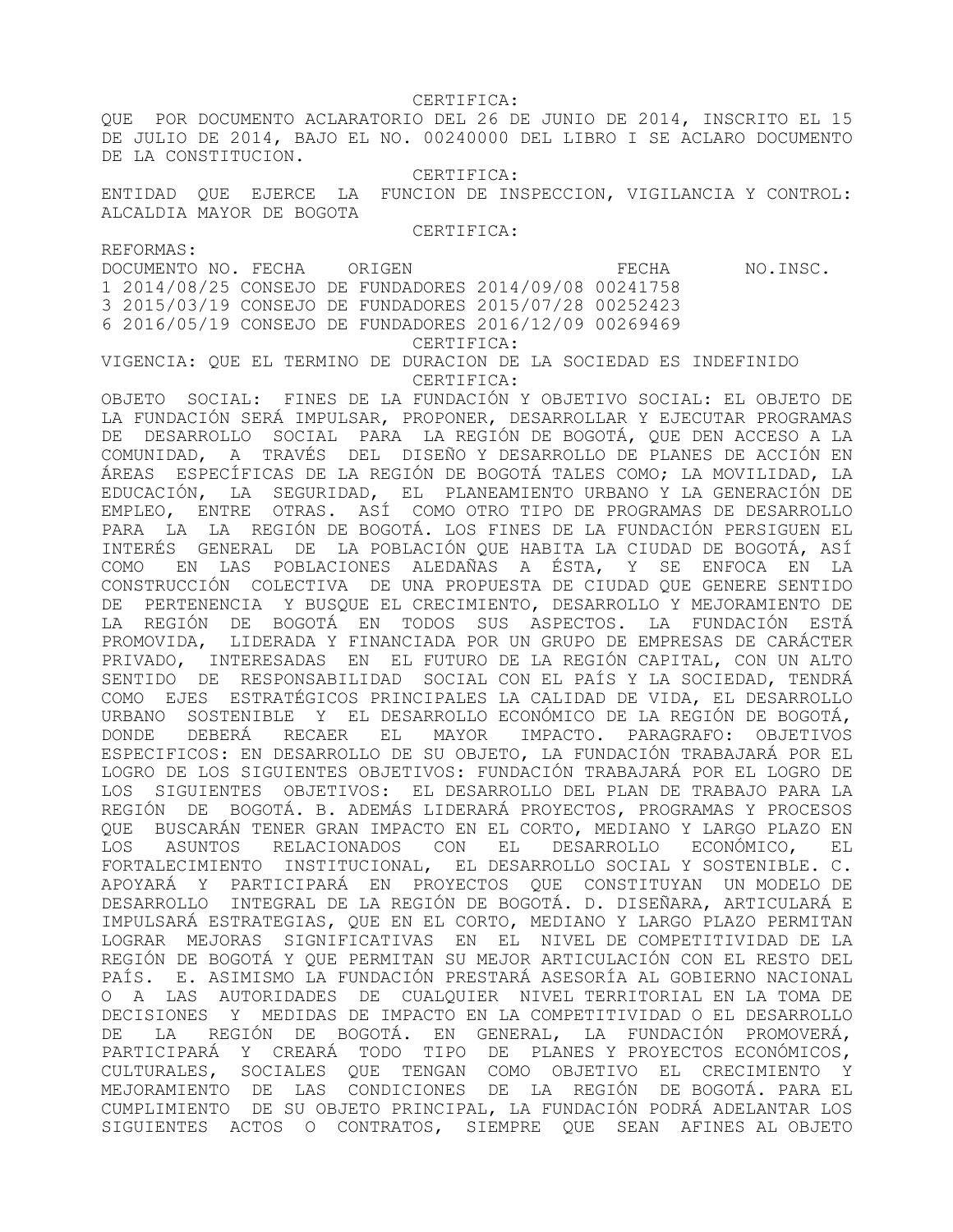# CO Cámara CAMARA DE COI

CAMARA DE COMERCIO DE BOGOTA

 **CODIGO VERIFICACION: A1843804673952**

 25 DE ABRIL DE 2018 HORA 15:03:10 AA18438046 PAGINA: 2 de 4 \* \* \* \* \* \* \* \* \* \* \* \* \* \* \* \* \* \* \* \* \* \*

PRINCIPAL: (I) ADQUIRIR, ENAJENAR Y RECIBIR, A CUALQUIER TÍTULO, TODA CLASE DE BIENES, MUEBLES O INMUEBLES, INSTALACIONES, MAQUINARIA O MERCADERÍAS U OTROS IMPLEMENTOS O ACTIVOS DESTINADOS AL FUNCIONAMIENTO Y EXPLOTACIÓN DE EMPRESAS, COMERCIALES O DE SERVICIOS, CELEBRAR NEGOCIOS SOBRE ESTOS, TALES COMO ARRENDARLOS, ADMINISTRARLOS, GRAVARLOS, PRESTARLOS, IMPORTARLOS, EXPORTARLOS Y ENAJENARLOS; (II) PROMOVER O CONSTITUIR SOCIEDADES U OTRAS PERSONAS JURÍDICAS O EMPRESAS, CUALQUIERA SEA SU NATURALEZA U OBJETO O EL TIPO DE VINCULACIÓN A ELLAS, CON O SIN ÁNIMO DE LUCRO, MEDIANTE LA ADQUISICIÓN O SUSCRIPCIÓN DE ACCIONES, PARTES O CUOTAS DE INTERÉS SOCIAL O HACIENDO APORTES DE CUALQUIER ESPECIE; (III) OBTENER, ADQUIRIR, POSEER Y EXPLOTAR CONCESIONES, PRIVILEGIOS, INVENCIONES, PATENTES, NOMBRES COMERCIALES, MARCAS, SECRETOS INDUSTRIALES, LICENCIAS Y OTROS DERECHOS CONSTITUTIVOS DE PROPIEDAD INDUSTRIAL, LA CONCESIÓN DE SU EXPLOTACIÓN A TERCEROS, ASÍ COMO LA ADQUISICIÓN DE CONCESIONES PARA SU EXPLOTACIÓN; (IV) INVERTIR EN BIENES MUEBLES O INMUEBLES, EFECTUAR SU NEGOCIACIÓN, VENTA, PERMUTA, GRAVAMEN, ARRENDAMIENTO O CUALQUIER OTRA NEGOCIACIÓN SOBRE LOS MISMOS, Y PROMOVER O EJECUTAR TODOS LOS NEGOCIOS RELACIONADOS CON FINCA RAÍZ, TALES COMO CONSTRUCCIÓN DE EDIFICACIONES; (V) EFECTUAR NEGOCIOS JURÍDICOS SOBRE TODA CLASE DE TÍTULOS VALORES, TALES COMO GIRARLOS, ACEPTARLOS, ENDOSARLOS, COBRARLOS Y PAGARLOS; (VI) INTERVENIR EN OPERACIONES DE CRÉDITO COMO LA CELEBRACIÓN DE CONTRATOS DE MUTUO Y OTRAS OPERACIONES FINANCIERAS, CON O SIN INTERÉS, DANDO O RECIBIENDO LAS GARANTÍAS DEL CASO, SIN QUE ELLO LLEGUÉ A CONFIGURAR INTERMEDIACIÓN FINANCIERA; (VII) CONSTITUIR CAUCIONES REALES O PERSONALES EN GARANTÍA DE OBLIGACIONES QUE CONTRAIGA LA FUNDACIÓN; (VIII) INVERTIR SUS FONDOS O DISPONIBILIDADES, EN ACTIVOS FINANCIEROS O VALORES MOBILIARIOS TALES COMO TÍTULOS EMITIDOS POR INSTITUCIONES FINANCIERAS O ENTIDADES PÚBLICAS, CÉDULAS HIPOTECARIAS, TÍTULOS VALORES, BONOS, ASÍ COMO SU NEGOCIACIÓN, VENTA, PERMUTA O GRAVAMEN; (IX) PARTICIPAR EN LICITACIONES Y CONCURSOS PÚBLICOS Y PRIVADOS O EN CONTRATACIONES DIRECTAS; (X) CELEBRAR TODO TIPO DE ALIANZAS Y CONVENIOS CON ENTIDADES PÚBLICAS Y PRIVADAS; (XI) PROMOVER INVESTIGACIONES CIENTÍFICAS O TECNOLÓGICAS DE CUALQUIER NATURALEZA Y MATERIA YA SEA DIRECTAMENTE O A TRAVÉS DE ENTIDADES ESPECIALIZADAS, RECIBIR Y EFECTUAR DONACIONES O CONTRIBUCIONES CON FINES CIENTÍFICOS, CULTURALES O DE DESARROLLO SOCIAL DEL PAÍS; (XII) COOPERAR CON INDEPENDENCIA EN LAS INICIATIVAS DE COMPETITIVIDAD DEL GOBIERNO NACIONAL Y DE LOS GOBIERNOS DEPARTAMENTALES Y MUNICIPALES, ARTICULANDO PROYECTOS CON ORGANIZACIONES PÚBLICAS Y PRIVADAS. (XIII) CELEBRAR CONTRATOS DE TRABAJO, TRANSPORTE, SEGUROS, DE CUENTAS EN PARTICIPACIÓN, REALIZAR OPERACIONES DE COMERCIO NACIONAL E INTERNACIONAL, ASÍ COMO REPRESENTAR, AGENCIAR Y DISTRIBUIR TODA CLASE DE BIENES Y SERVICIOS, RELACIONADOS CON EL OBJETO PRINCIPAL, REALIZAR O PRESTAR ASESORÍAS Y EN GENERAL, CELEBRAR EJECUTAR, DESARROLLAR Y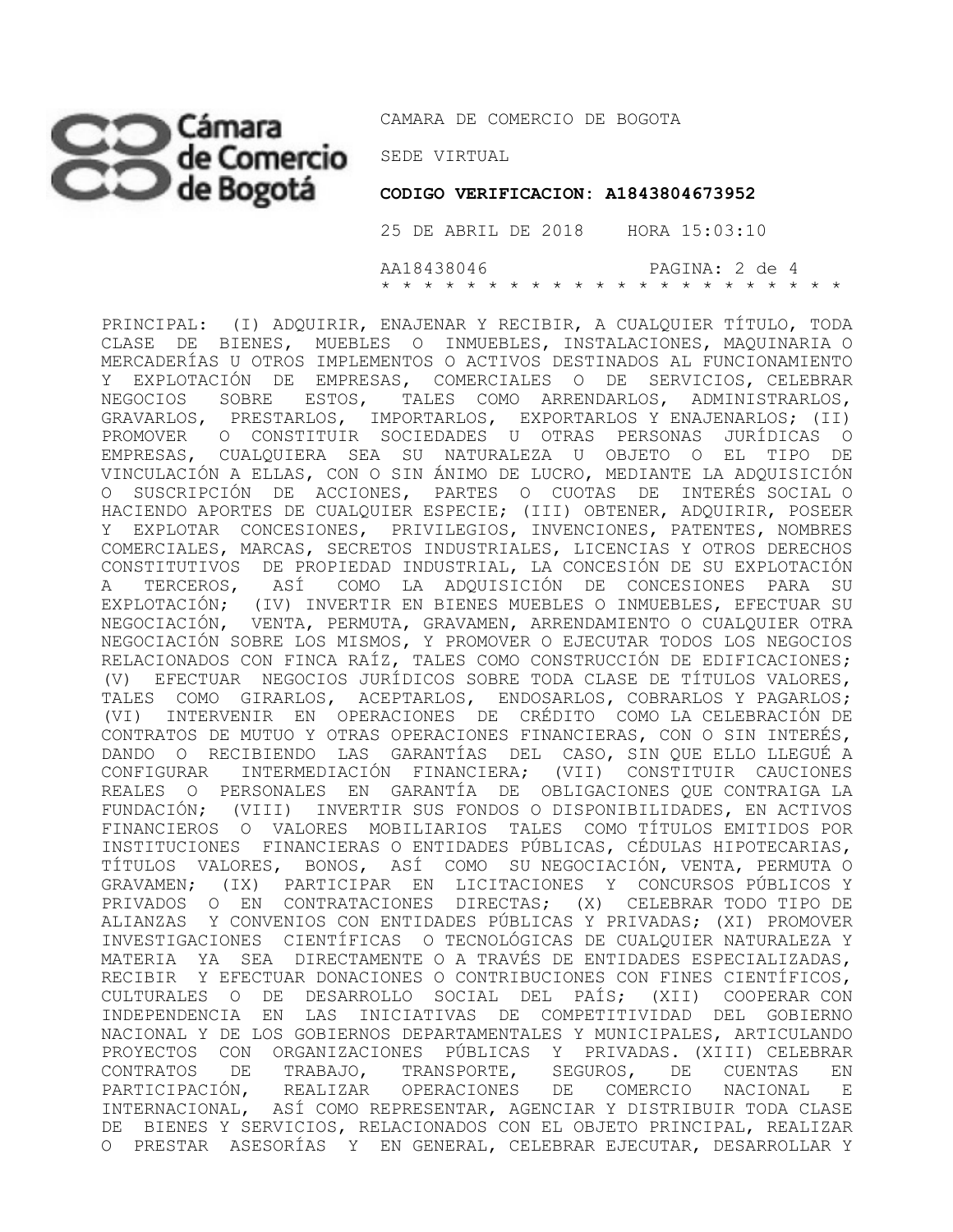LLEVAR A TÉRMINO TODOS AQUELLOS ACTOS O CONTRATOS QUE SE RELACIONEN CON EL OBJETO PRINCIPAL. CERTIFICA: ACTIVIDAD PRINCIPAL: 9411 (ACTIVIDADES DE ASOCIACIONES EMPRESARIALES Y DE EMPLEADORES) ACTIVIDAD SECUNDARIA: 9499 (ACTIVIDADES DE OTRAS ASOCIACIONES N.C.P.) CERTIFICA: PATRIMONIO: 1,000,000.00 CERTIFICA: \*\* ORGANOS DE ADMINISTRACION \*\* QUE POR ACTA NO. 1 DE CONSEJO DE FUNDADORES DEL 25 DE AGOSTO DE 2014, INSCRITA EL 8 DE SEPTIEMBRE DE 2014 BAJO EL NUMERO 00241761 DEL LIBRO I DE LAS ENTIDADES SIN ANIMO DE LUCRO, FUE (RON) NOMBRADO (S): NOMBRE IDENTIFICACION MIEMBRO CONSEJO DIRECTIVO CORTES OSORIO JOSE ALEJANDRO C.C. 000000000040742 MIEMBRO CONSEJO DIRECTIVO PACHECO CORTES EDUARDO C.C. 000000000438129 MIEMBRO CONSEJO DIRECTIVO SANTOS RUBINO ALEJANDRO  $C.C. 000000080421741$ MIEMBRO CONSEJO DIRECTIVO CADENA VENEGAS ANDRES (C.C. 000000080419050 MIEMBRO CONSEJO DIRECTIVO CARDENAS MULLER MAURICIO C.C. 000000079486685 QUE POR ACTA NO. 6 DE CONSEJO DE FUNDADORES DEL 19 DE MAYO DE 2016, INSCRITA EL 9 DE DICIEMBRE DE 2016 BAJO EL NUMERO 00269473 DEL LIBRO I DE LAS ENTIDADES SIN ANIMO DE LUCRO, FUE (RON) NOMBRADO (S): NOMBRE IDENTIFICACION MIEMBRO CONSEJO DIRECTIVO NAVAS SANZ DE SANTAMARIA PEDRO MIGUEL C.C. 000000017103434 QUE POR ACTA NO. 1 DE CONSEJO DE FUNDADORES DEL 25 DE AGOSTO DE 2014, INSCRITA EL 8 DE SEPTIEMBRE DE 2014 BAJO EL NUMERO 00241761 DEL LIBRO I DE LAS ENTIDADES SIN ANIMO DE LUCRO, FUE (RON) NOMBRADO (S): IDENTIFICACION MIEMBRO CONSEJO DIRECTIVO SANTO DOMINGO DAVILA ALEJANDRO C.C. 000000073580886 MIEMBRO CONSEJO DIRECTIVO HAIME GUTT DANIEL **C.C. 000000019440649** MIEMBRO CONSEJO DIRECTIVO ESCOVAR GOMEZ SYLVIA  $C.C. 000000051615762$ QUE POR ACTA NO. 6 DE CONSEJO DE FUNDADORES DEL 19 DE MAYO DE 2016, INSCRITA EL 9 DE DICIEMBRE DE 2016 BAJO EL NUMERO 00269473 DEL LIBRO I DE LAS ENTIDADES SIN ANIMO DE LUCRO, FUE (RON) NOMBRADO (S): NOMBRE IDENTIFICACION MIEMBRO CONSEJO DIRECTIVO ACOSTA LUQUE ANDRES GUILLERMO C.C. 000000079590818 MIEMBRO CONSEJO DIRECTIVO URIBE ARANGO CARLOS ANDRES C.C. 000000079149905 MIEMBRO CONSEJO DIRECTIVO RODRIGUEZ ARDILA NESTOR RICARDO C.C. 000000019189652 CERTIFICA: REPRESENTACION LEGAL: LA FUNDACIÓN TENDRÁ UN PRESIDENTE EJECUTIVO, QUE SERÁ ELEGIDO POR EL CONSEJO DIRECTIVO PARA PERIODOS DE TRES (3) AÑOS Y PODRÁ SER REELEGIDO INDEFINIDAMENTE O REMOVIDO LIBREMENTE ANTES DEL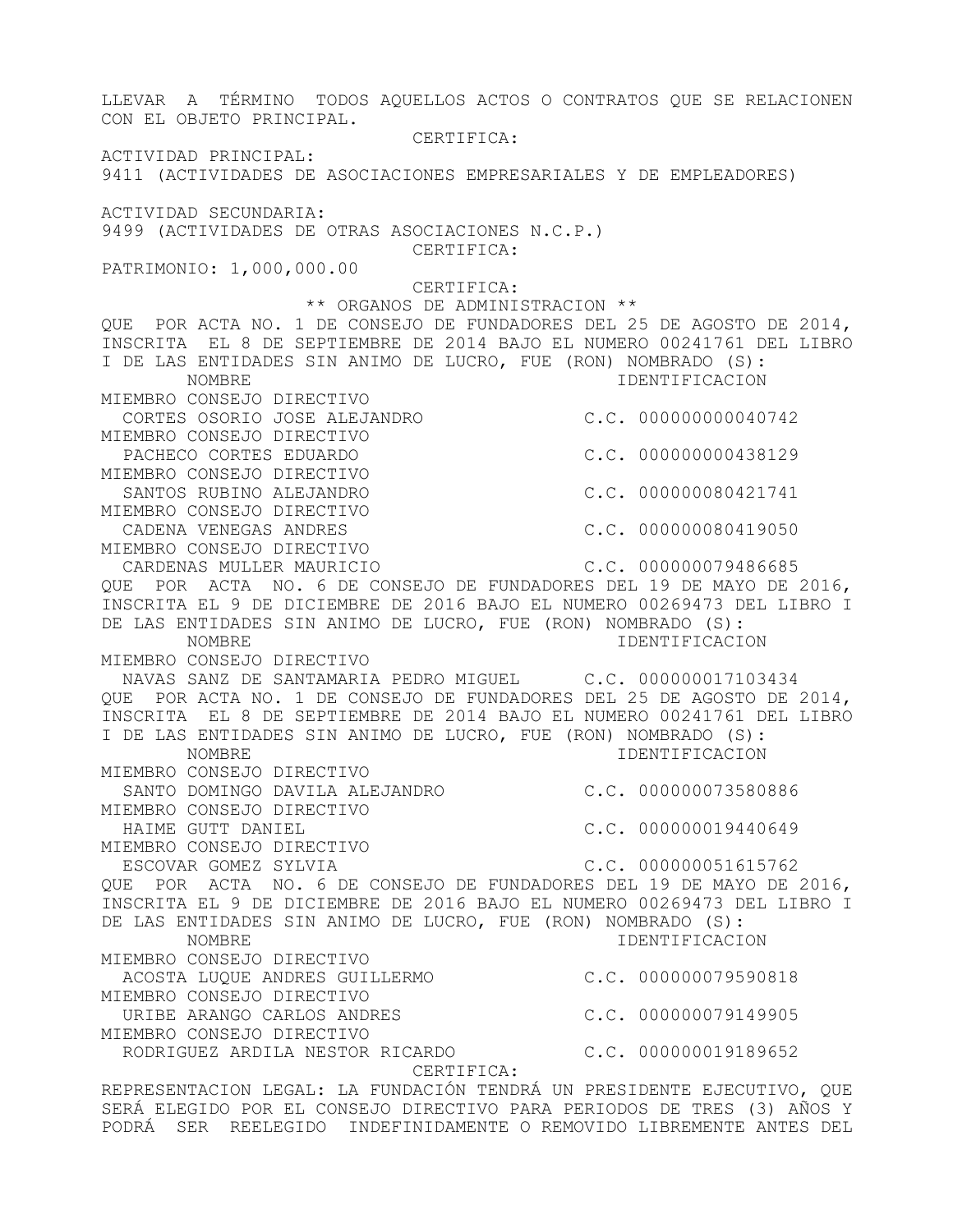## SEDE VIRTUAL

CAMARA DE COMERCIO DE BOGOTA

 **CODIGO VERIFICACION: A1843804673952**

 25 DE ABRIL DE 2018 HORA 15:03:10 AA18438046 PAGINA: 3 de 4 \* \* \* \* \* \* \* \* \* \* \* \* \* \* \* \* \* \* \* \* \* \*

VENCIMIENTO DEL MISMO PERIODO CUANDO EL CONSEJO DIRECTIVO NO ELIJA AL PRESIDENTE EJECUTIVO EN LAS OPORTUNIDADES QUE DEBA HACERLO, CONTINUARA EL ANTERIOR EN SU CARGO HASTA TANTO SE EFECTUÉ NUEVO NOMBRAMIENTO. EL PRESIDENTE EJECUTIVO TENDRÁ DOS SUPLENTES, QUIENES EN LOS EVENTOS DE AUSENCIA TEMPORAL C ABSOLUTA LO SUPLIRÁN EN LA REPRESENTACIÓN LEGAL DE LA ENTIDAD Y EN EL EJERCICIO DE SUS FUNCIONES, CON LAS MISMAS ATRIBUCIONES Y RESTRICCIONES SEÑALADAS EN LOS PRESENTES ESTATUTOS, HASTA TANTO EL CONSEJO DIRECTIVO EFECTÚE UN NUEVO NOMBRAMIENTO. LOS SUPLENTES SERÁN NOMBRADOS POR EL CONSEJO DIRECTIVO. EL PERÍODO DE LOS SUPLENTES SERÁ IGUAL AL DEL PRESIDENTE EJECUTIVO Y PODRÁN SER REELEGIDOS INDEFINIDAMENTE O REMOVIDOS LIBREMENTE ANTES DEL VENCIMIENTO DEL MISMO PERÍODO. CUANDO EL CONSEJO DIRECTIVO NO ELIJA A LOS SUPLENTES DEL PRESIDENTE EJECUTIVO EN LAS OPORTUNIDADES QUE DEBA HACERLO, CONTINUARÁN LOS ANTERIORES EN SU CARGO HASTA TANTO SE EFECTÚE NUEVO NOMBRAMIENTO.

> CERTIFICA: \*\* NOMBRAMIENTOS \*\*

QUE POR ACTA NO. 1 DE CONSEJO DIRECTIVO DEL 27 DE AGOSTO DE 2014, INSCRITA EL 8 DE SEPTIEMBRE DE 2014 BAJO EL NUMERO 00241762 DEL LIBRO I DE LAS ENTIDADES SIN ANIMO DE LUCRO, FUE (RON) NOMBRADO (S): NOMBRE IDENTIFICACION REPRESENTANTE LEGAL ESAL

 PLATA PAEZ LUIS GUILLERMO C.C. 000000079419389 REPRESENTANTE LEGAL SUPLENTE

RAMIREZ PARADA CLAUDIA LILIANA C.C. 000000052009700

CERTIFICA:

FACULTADES DEL REPRESENTANTE LEGAL: SON FUNCIONES ESPECIALES DEL PRESIDENTE EJECUTIVO: A) EJERCER LA REPRESENTACIÓN LEGAL DE LA FUNDACIÓN, REPRESENTÁNDOLA JUDICIAL Y EXTRAJUDICIALMENTE ANTE LOS ASOCIADOS, TERCEROS Y TODA CLASE DE AUTORIDADES JUDICIALES Y ADMINISTRATIVAS, PUDIENDO NOMBRAR MANDATARIOS PARA QUE LA REPRESENTE CUANDO FUERE EL CASO; B) EJECUTAR Y HACER EJECUTAR LOS ACUERDOS Y RESOLUCIONES DEL CONSEJO FUNDACIONAL Y DEL CONSEJO DIRECTIVO; C) REALIZAR LOS ACTOS Y CELEBRAR LOS CONTRATOS QUE TIENDAN A CUMPLIR LOS FINES DE LA FUNDACIÓN. NO OBSTANTE, REQUERIRÁ LA PREVIA AUTORIZACIÓN DEL CONSEJO DIRECTIVO PARA CELEBRAR CUALQUIER ACTO O CONTRATO CUANDO LA CUANTÍA DEL ACTO O CONTRATO POR OPERACIÓN EXCEDA UNA SUMA EQUIVALENTE A SEISCIENTOS CINCUENTA (650) SALARIOS MÍNIMOS LEGALES MENSUALES O CUANDO, INDEPENDIENTEMENTE DE SU CUANTÍA, EL ACTO O CONTRATO IMPLIQUE LA ENAJENACIÓN O DISPOSICIÓN A CUALQUIER TÍTULO DE LOS ACTIVOS DE LA FUNDACIÓN. EL REPRESENTANTE LEGAL INFORMARÁ AL CONSEJO DIRECTIVO SOBRE LOS DIVERSOS ACTOS O CONTRATOS QUE REALICE O CELEBRE EN EJERCICIO DE SUS FACULTADES. LA FUNDACIÓN NO QUEDARÁ OBLIGADA POR LOS ACTOS O CONTRATOS DEL REPRESENTANTE LEGAL REALIZADOS EN CONTRAVENCIÓN A LO DISPUESTO EN ESTE LITERAL; D) NOMBRAR Y REMOVER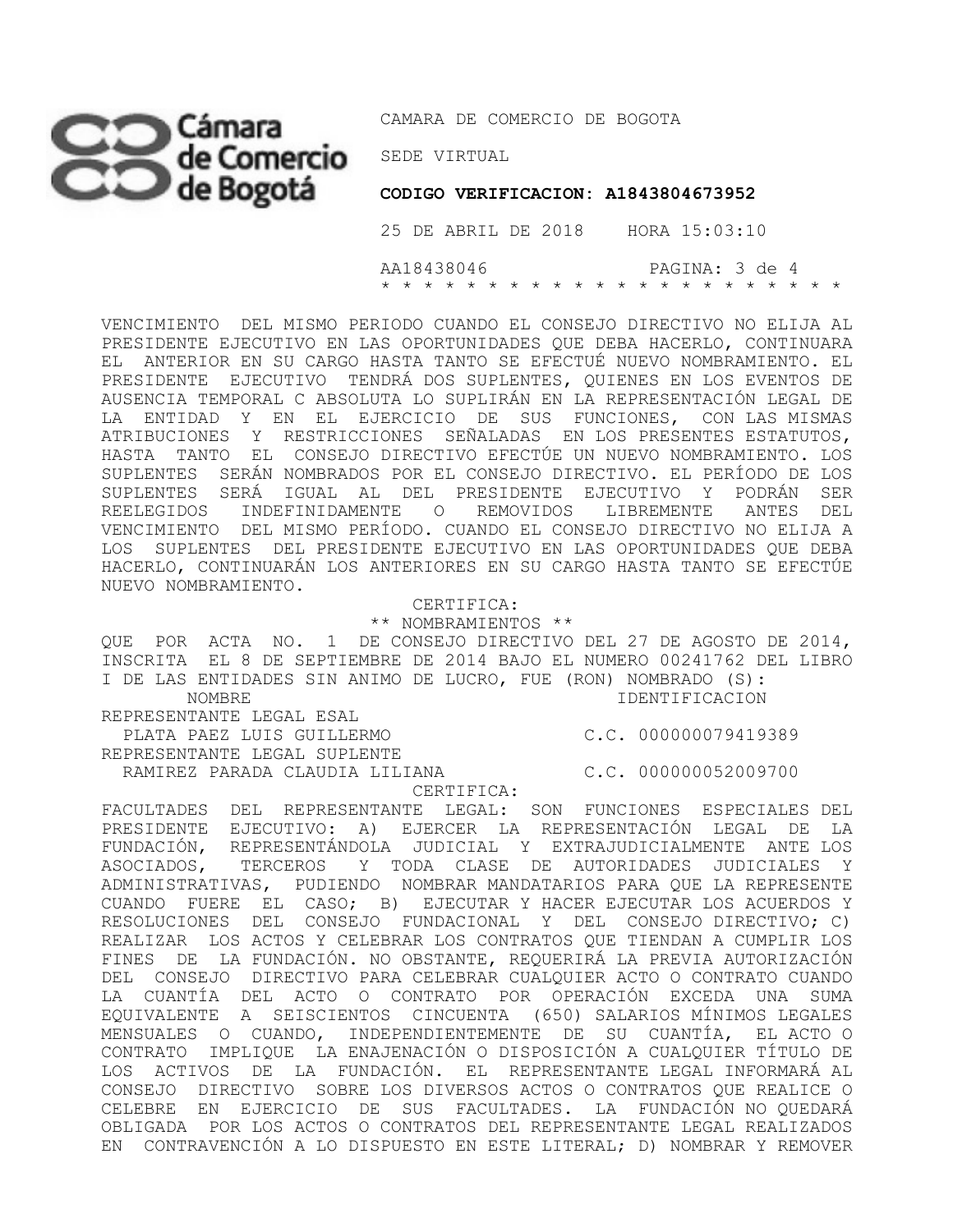LIBREMENTE A LOS EMPLEADOS DE LA FUNDACIÓN CUYO NOMBRAMIENTO NO ESTÉ ATRIBUIDO AL CONSEJO FUNDACIONAL O AL CONSEJO DIRECTIVO; E) PRESENTAR OPORTUNAMENTE A CONSIDERACIÓN DEL CONSEJO DIRECTIVO EL PRESUPUESTO DE INVERSIONES, INGRESOS Y GASTOS, ENDEUDAMIENTO Y CAPITALIZACIÓN QUE REQUIERA LA ENTIDAD; F) PRESENTAR AL CONSEJO DIRECTIVO EN TIEMPO OPORTUNO, LOS ESTADOS FINANCIEROS DE PROPÓSITO GENERAL INDIVIDUALES Y CONSOLIDADOS CUANDO SEA DEL CASO, CON SUS NOTAS, CORTADOS AL FIN DEL RESPECTIVO EJERCICIO JUNTO CON LOS DOCUMENTOS QUE SEÑALE LA LEY Y EL INFORME DE GESTIÓN, TODO LO CUAL SE PRESENTARÁ AL CONSEJO FUNDACIONAL; G) CONTRATAR Y CELEBRAR LOS ACTOS TENDIENTES A LA EJECUCIÓN DE LOS EXCEDENTES DE LIQUIDEZ DE LA FUNDACIÓN, DE ACUERDO A LO APROBADO POR EL CONSEJO DIRECTIVO DE LA MISMA; H) AL IGUAL QUE LOS DEMÁS ADMINISTRADORES, DEBERÁ RENDIR CUENTAS COMPROBADAS DE SU GESTIÓN DENTRO DEL MES SIGUIENTE A LA FECHA EN LA CUAL SE RETIRE DE SU CARGO Y CUANDO SE LAS EXIJA EL ÓRGANO QUE SEA COMPETENTE PARA ELLO PARA TAL EFECTO, SE PRESENTARAN LOS ESTADOS FINANCIEROS QUE FUEREN PERTINENTES, JUNTO CON UN INFORME DE GESTIÓN, I) DELEGAR DETERMINADAS FUNCIONES PROPIAS DE SU CARGO DENTRO DE LOS LÍMITES SEÑALADOS EN LOS ESTATUTOS; J) CUIDAR DE LA RECAUDACIÓN E INVERSIÓN DE LOS FONDOS DE LA ENTIDAD; K) VELAR PORQUE TODOS LOS EMPLEADOS DE LA FUNDACIÓN CUMPLAN ESTRICTAMENTE SUS DEBERES Y PONER EN CONOCIMIENTO DEL CONSEJO FUNDACIONAL O CONSEJO DIRECTIVO LAS IRREGULARIDADES O FALTAS GRAVES QUE OCURRAN SOBRE ESTE PARTICULAR; Y L) CUMPLIR LOS DEMÁS DEBERES QUE LE SEÑALEN LOS REGLAMENTOS DE LA FUNDACIÓN Y LOS QUE LE CORRESPONDEN POR EL CARGO QUE EJERCE; CON LAS RESTRICCIONES QUE ESTABLECEN LA LEY Y LOS ESTATUTOS, EL PRESIDENTE EJECUTIVO PODRÁ CELEBRAR Y EJECUTAR TODOS LOS ACTOS Y CONTRATOS COMPRENDIDOS DENTRO DEL OBJETO DE LA FUNDACIÓN O QUE SE RELACIONEN DIRECTAMENTE CON LA EXISTENCIA Y EL FUNCIONAMIENTO DE LA FUNDACIÓN.

### CERTIFICA:

\*\* REVISORIA FISCAL \*\* QUE POR DOCUMENTO PRIVADO NO. sin num DE CONSEJO DE FUNDADORES DEL 28 DE MARZO DE 2014, INSCRITA EL 15 DE JULIO DE 2014 BAJO EL NUMERO 00240000 DEL LIBRO I DE LAS ENTIDADES SIN ANIMO DE LUCRO, FUE (RON) NOMBRADO (S):

#### NOMBRE IDENTIFICACION

REVISOR FISCAL - FIRMA AUDITORIA ERNST & YOUNG AUDIT S A S N.I.T. 000008600088905 QUE POR DOCUMENTO PRIVADO NO. sin num DE REVISOR FISCAL DEL 26 DE

## NOVIEMBRE DE 2014, INSCRITA EL 26 DE NOVIEMBRE DE 2014 BAJO EL NUMERO 00244356 DEL LIBRO I DE LAS ENTIDADES SIN ANIMO DE LUCRO, FUE (RON) NOMBRADO (S):

#### NOMBRE IDENTIFICACION

REVISOR FISCAL

PARRA PIÑEROS RONNY ALEXANDER C.C. 000000079894631 QUE POR DOCUMENTO PRIVADO NO. SIN NUM DE REVISOR FISCAL DEL 16 DE SEPTIEMBRE DE 2016, INSCRITA EL 20 DE SEPTIEMBRE DE 2016 BAJO EL NUMERO 00266901 DEL LIBRO I DE LAS ENTIDADES SIN ANIMO DE LUCRO, FUE (RON) NOMBRADO (S):

 NOMBRE IDENTIFICACION REVISOR FISCAL SUPLENTE

PORRAS ZUÑIGA SANDRA LILIANA C.C. 000001072639860

CERTIFICA:

QUE EN ESTA CAMARA DE COMERCIO NO APARECEN INSCRIPCIONES POSTERIORES DE DOCUMENTOS REFERENTES A REFORMA, DISOLUCION LIQUIDACION O NOMBRAMIENTOS DE REPRESENTANTES LEGALES DE LA MENCIONADA ENTIDAD.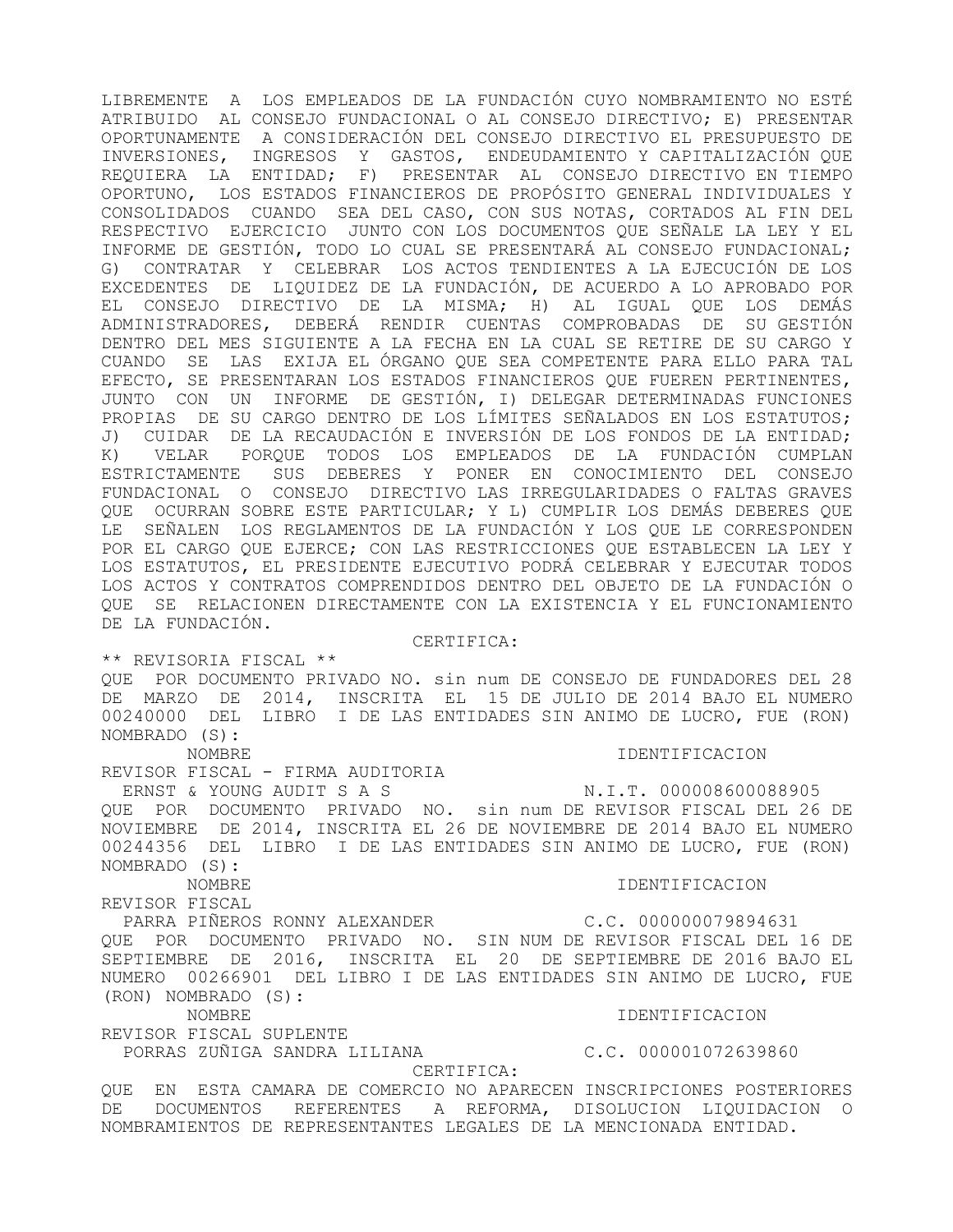

CAMARA DE COMERCIO DE BOGOTA

 **CODIGO VERIFICACION: A1843804673952**

 25 DE ABRIL DE 2018 HORA 15:03:10 AA18438046 PAGINA: 4 de 4 \* \* \* \* \* \* \* \* \* \* \* \* \* \* \* \* \* \* \* \* \* \*

#### CERTIFICA:

EL REGISTRO ANTE LAS CAMARAS DE COMERCIO NO CONSTITUYE APROBACION DE ESTATUTOS. (DECRETO 2150 DE 1995 Y DECRETO 427 DE 1996).

LA PERSONA JURIDICA DE QUE TRATA ESTE CERTIFICADO SE ENCUENTRA SUJETA A LA INSPECCION, VIGILANCIA Y CONTROL DE LAS AUTORIDADES QUE EJERCEN ESTA FUNCION, POR LO TANTO DEBERA PRESENTAR ANTE LA AUTORIDAD CORRESPONDIENTE, EL CERTIFICADO DE REGISTRO RESPECTIVO, EXPEDIDO POR LA CAMARA DE COMERCIO, DENTRO DE LOS 10 DIAS HABILES SIGUIENTES A LA FECHA DE INSCRIPCION, MAS EL TERMINO DE LA DISTANCIA CUANDO EL DOMICILIO DE LA PERSONA JURIDICA SIN ANIMO DE LUCRO QUE SE REGISTRA ES DIFERENTE AL DE LA CAMARA DE COMERCIO QUE LE CORRESPONDE. EN EL CASO DE REFORMAS ESTATUTARIAS ADEMAS SE ALLEGARA COPIA DE LOS ESTATUTOS.

TODA AUTORIZACION, PERMISO, LICENCIA O RECONOCIMIENTO DE CARACTER OFICIAL, SE TRAMITARA CON POSTERIORIDAD A LA INSCRIPCION DE LAS PERSONAS JURIDICAS SIN ANIMO DE LUCRO EN LA RESPECTIVA CAMARA DE COMERCIO.

CERTIFICA:

DE CONFORMIDAD CON LO ESTABLECIDO EN EL CODIGO DE PROCEDIMIENTO ADMINISTRATIVO Y DE LO CONTENCIOSO ADMINISTRATIVO Y DE LA LEY 962 DE 2005, LOS ACTOS ADMINISTRATIVOS DE REGISTRO AQUI CERTIFICADOS QUEDAN EN FIRME DIEZ (10) DIAS HABILES DESPUES DE LA FECHA DE LA CORRESPONDIENTE ANOTACIÃ"N. SIEMPRE QUE NO SEAN OBJETO DE RECURSO. (LOS SABADOS NO SON TENIDOS EN CUENTA COMO DIAS HABILES PARA LA CAMARA DE COMERCIO DE BOGOTA

\* \* \* EL PRESENTE CERTIFICADO NO CONSTITUYE PERMISO DE \* \* \* FUNCIONAMIENTO EN NINGUN CASO \*\*\*\*\*\*\*\*\*\*\*\*\*\*\*\*\*\*\*\*\*\*\*\*\*\*\*\*\*\*\*\*\*\*\*\*\*\*\*\*\*\*\*\*\*\*\*\*\*\*\*\*\*\*\*\*\*\*\*\*\*\*\*\*\*\*\*\*\*\* \*\* ESTE CERTIFICADO REFLEJA LA SITUACION JURIDICA DE LA \*\* \*\*ENTIDAD SIN ANIMO DE LUCRO HASTA LA FECHA Y HORA DE SU EXPEDICION.\*\* \*\*\*\*\*\*\*\*\*\*\*\*\*\*\*\*\*\*\*\*\*\*\*\*\*\*\*\*\*\*\*\*\*\*\*\*\*\*\*\*\*\*\*\*\*\*\*\*\*\*\*\*\*\*\*\*\*\*\*\*\*\*\*\*\*\*\*\*\*\*

EL SECRETARIO DE LA CAMARA DE COMERCIO DE BOGOTA, VALOR : \$ 5,500

\*\*\*\*\*\*\*\*\*\*\*\*\*\*\*\*\*\*\*\*\*\*\*\*\*\*\*\*\*\*\*\*\*\*\*\*\*\*\*\*\*\*\*\*\*\*\*\*\*\*\*\*\*\*\*\*\*\*\*\*\*\*\*\*\*\*\*\*\*\* PARA VERIFICAR QUE EL CONTENIDO DE ESTE CERTIFICADO CORRESPONDA CON LA INFORMACION QUE REPOSA EN LOS REGISTROS PUBLICOS DE LA CAMARA DE COMERCIO DE BOGOTA, EL CODIGO DE VERIFICACION PUEDE SER VALIDADO POR SU DESTINATARIO SOLO UNA VEZ, INGRESANDO A WWW.CCB.ORG.CO \*\*\*\*\*\*\*\*\*\*\*\*\*\*\*\*\*\*\*\*\*\*\*\*\*\*\*\*\*\*\*\*\*\*\*\*\*\*\*\*\*\*\*\*\*\*\*\*\*\*\*\*\*\*\*\*\*\*\*\*\*\*\*\*\*\*\*\*\*\* ESTE CERTIFICADO FUE GENERADO ELECTRONICAMENTE CON FIRMA DIGITAL Y \*\*\*\*\*\*\*\*\*\*\*\*\*\*\*\*\*\*\*\*\*\*\*\*\*\*\*\*\*\*\*\*\*\*\*\*\*\*\*\*\*\*\*\*\*\*\*\*\*\*\*\*\*\*\*\*\*\*\*\*\*\*\*\*\*\*\*\*\*\*